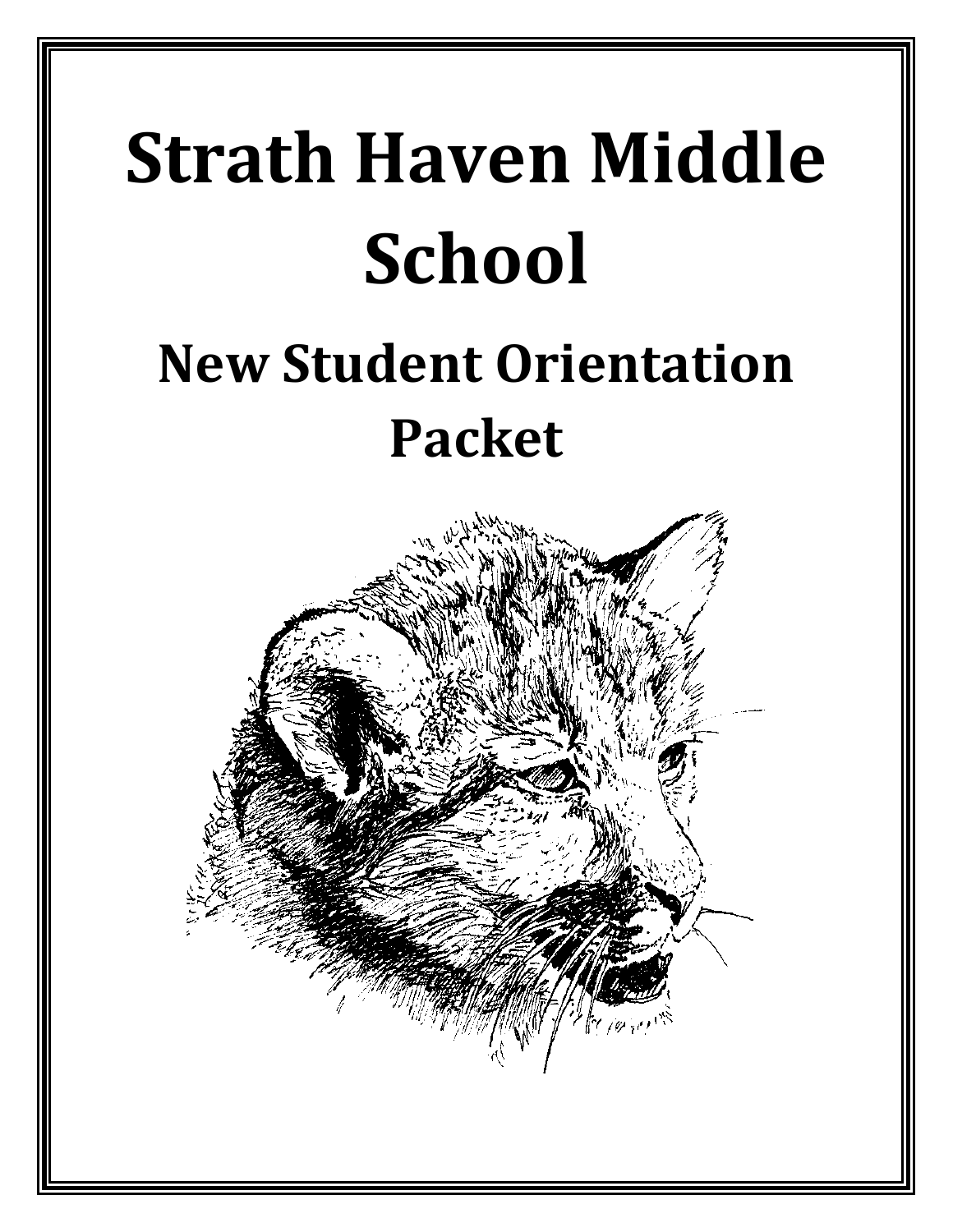Dear New Students and Families,

Welcome to Strath Haven Middle School! The transition to a new school is often an exciting yet stressful time for students. Included in this packet please find essential information to help ensure a smooth transition. Due to limited counselor availability in the summer months, please contact our administration and/or main office staff.

Chris Matsanka, Principal, [cmatsanka@wssd.org](mailto:cmatsanka@wssd.org)

Steve Krall, Assistant Principal, [skrall@wssd.org](mailto:skrall@wssd.org)

Joe Buecheler, Assistant Principal, [jbuecheler@wssd.org](mailto:jbuecheler@wssd.org)

Kristen McIlhenney, Principal's Secretary, 610-892-3470 ext. 3105

Amanda Jacobsen, Main Office, 610-892-3470 ext. 3107

Brandi Johnson, Main Office, 610-892-3470 ext. 3108

Sincerely,

The SHMS School Counselors

- ▶ Danielle Bertoni, School Counselor, [dbertoni@wssd.org](mailto:dbertoni@wssd.org%252)
- Jessica Domsky, School Counselor, [jdomsky@wssd.org](mailto:jdomsky@wssd.org)
- ▶ Erica Laster, School Counselor, [elaster@wssd.org](mailto:elaster@wssd.org)
- > Morgan Segal, School Counselor, [msegal@wssd.org](mailto:msegal@wssd.org)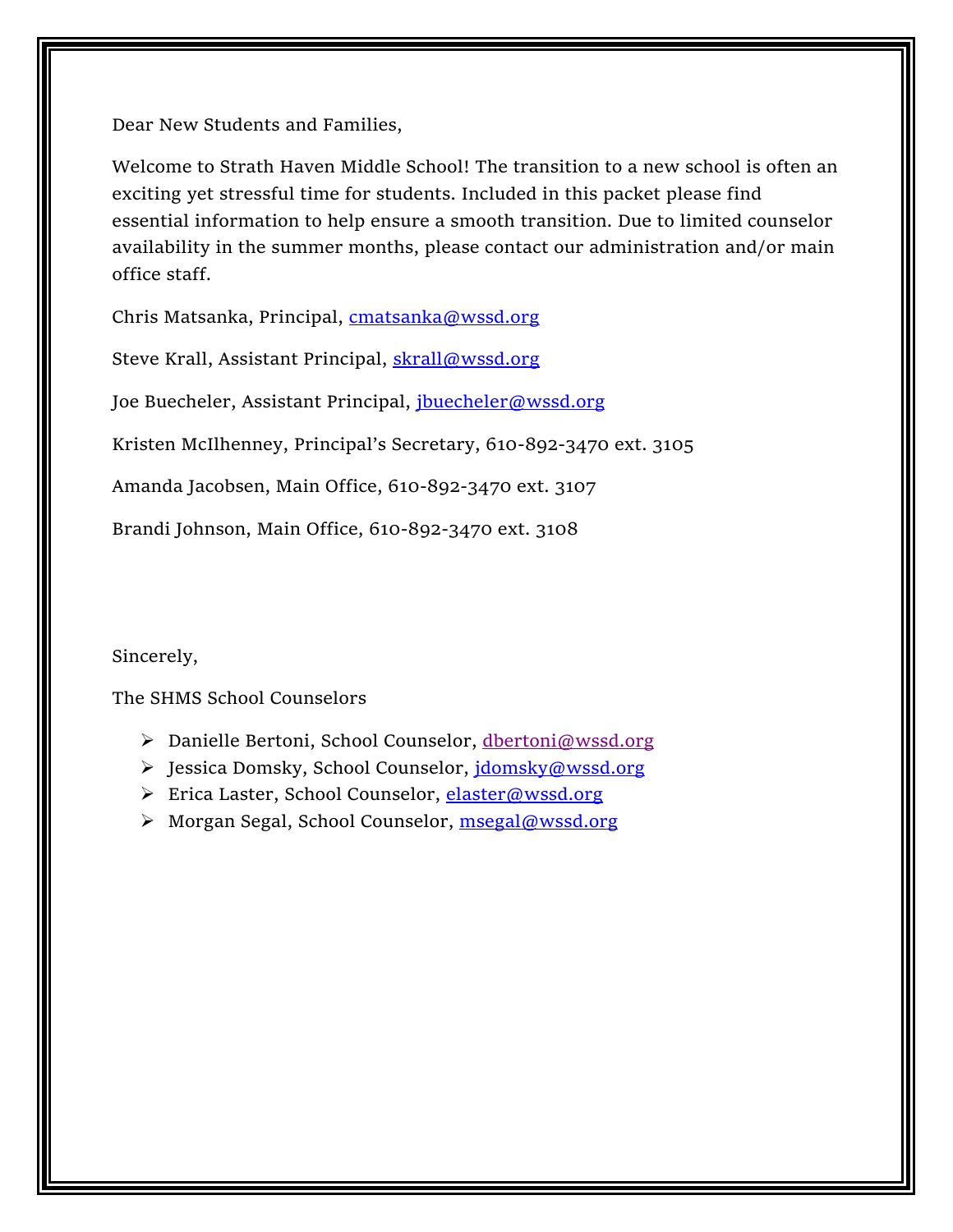## **ABOUT STRATH HAVEN MIDDLE SCHOOL**

#### SHMS Vision Statement

Strath Haven Middle School is a student-centered community where meaningful personal connections foster engagement and motivate students to become independent learners.

#### SHMS Mission Statement

Honoring the developmental uniqueness of young adolescents, we at Strath haven Middle School aim to provide all students with a comprehensive education that empowers them to be responsible and confident learners. We will cultivate the potential in every student to achieve personal success and to contribute responsibly to the school community and society at large. By providing engaging and diverse opportunities both inside and outside the classroom, we strive to develop students who are capable of clear and sound reasoning as they prepare to enter high school.

#### SHMS Respect Statement

All members of our school community are expected to be respectful of each other and welcoming to everyone, regardless of race, neighborhood, nationality, religion, physical appearance, intellectual capability, individual differences, work ethic, or character.

#### **General Information:**

#### <http://www.wssd.org/>

The district website is a resource that provides pertinent school and district information. It is strongly suggested that you familiarize yourself with the website.

#### Curriculum Overview

Please visit the link below to learn about the SHMS curriculum

#### <http://www.wssd.org/domain/207>

#### What are teams?

At SHMS students will be assigned to a team. There are two teams to each grade level. Teaming is an important component to the middle school concept. Teaming allows the teachers to work together to create interdisciplinary units, which enhances student learning. Students are placed on teams heterogeneously and are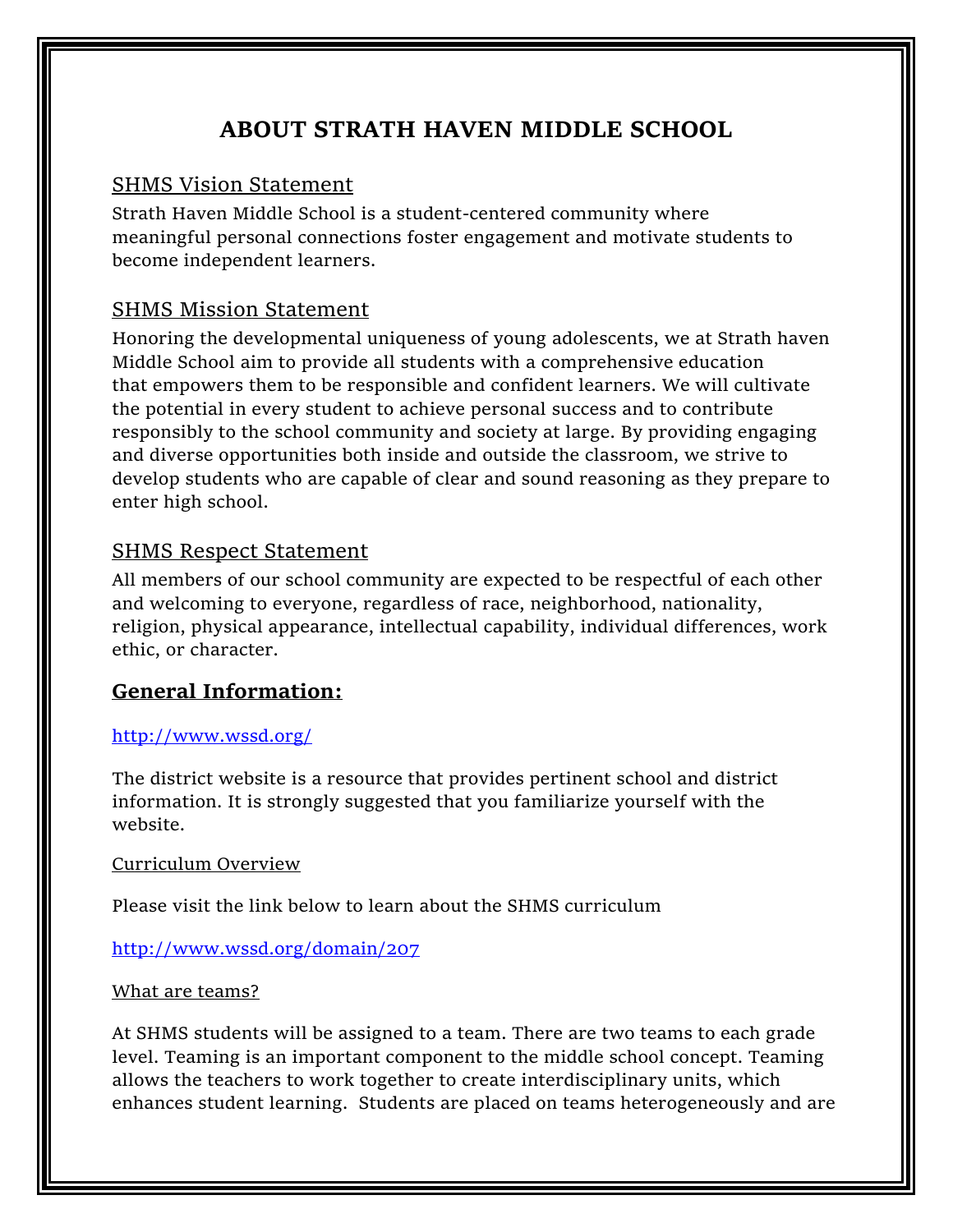reshuffled each year. This promotes academic and demographic equity. Each team has a "team leader" and teams meet twice weekly to collaborate and discuss student needs. Another helpful resource is your child's team leader.

#### Who's who in the Middle School?

Students may notice when they get to the middle school that there are several adults around, but they are not always sure what those adults do and who to ask for help. The counselors, administrators and school psychologist all work collaboratively to support student success.

#### Grade Level Counselor:

#### <https://www.wssd.org/domain/219>

School counselors are here to help you. There is one counselor for every grade level in the middle school, and a counselor travels with a class from  $6^{\rm th}$ -9 $^{\rm th}$  grade.

- Danielle Bertoni, School Counselor, [dbertoni@wssd.org](mailto:dbertoni@wssd.org%252)
- > Jessica Domsky, School Counselor, [jdomsky@wssd.org](mailto:jdomsky@wssd.org)
- ▶ Erica Laster, School Counselor, [elaster@wssd.org](mailto:elaster@wssd.org)
- ▶ Morgan Segal, School Counselor, [msegal@wssd.org](mailto:msegal@wssd.org)

#### Grade Level Administrator:

Strath Haven Middle School has one principal and two assistant principals. Each administrator is assigned a grade level (with a counselor) and they travel with a class for their three years in middle school.

#### School Psychologist:

School Psychologist: Colette Sabatina

The school psychologist is another resource to students, primarily responsible for psychoeducational testing, crisis intervention and consultation and collaboration with the administrators and guidance counselors.

#### Main Office:

The main office staff, including, Ms. Jacobsen, Ms. Johnson and Ms. McIlhenney are invaluable resources. They can help you with anything you need, or direct you to a person who can!

#### Nurses Office:

<https://www.wssd.org/site/Default.aspx?PageID=66>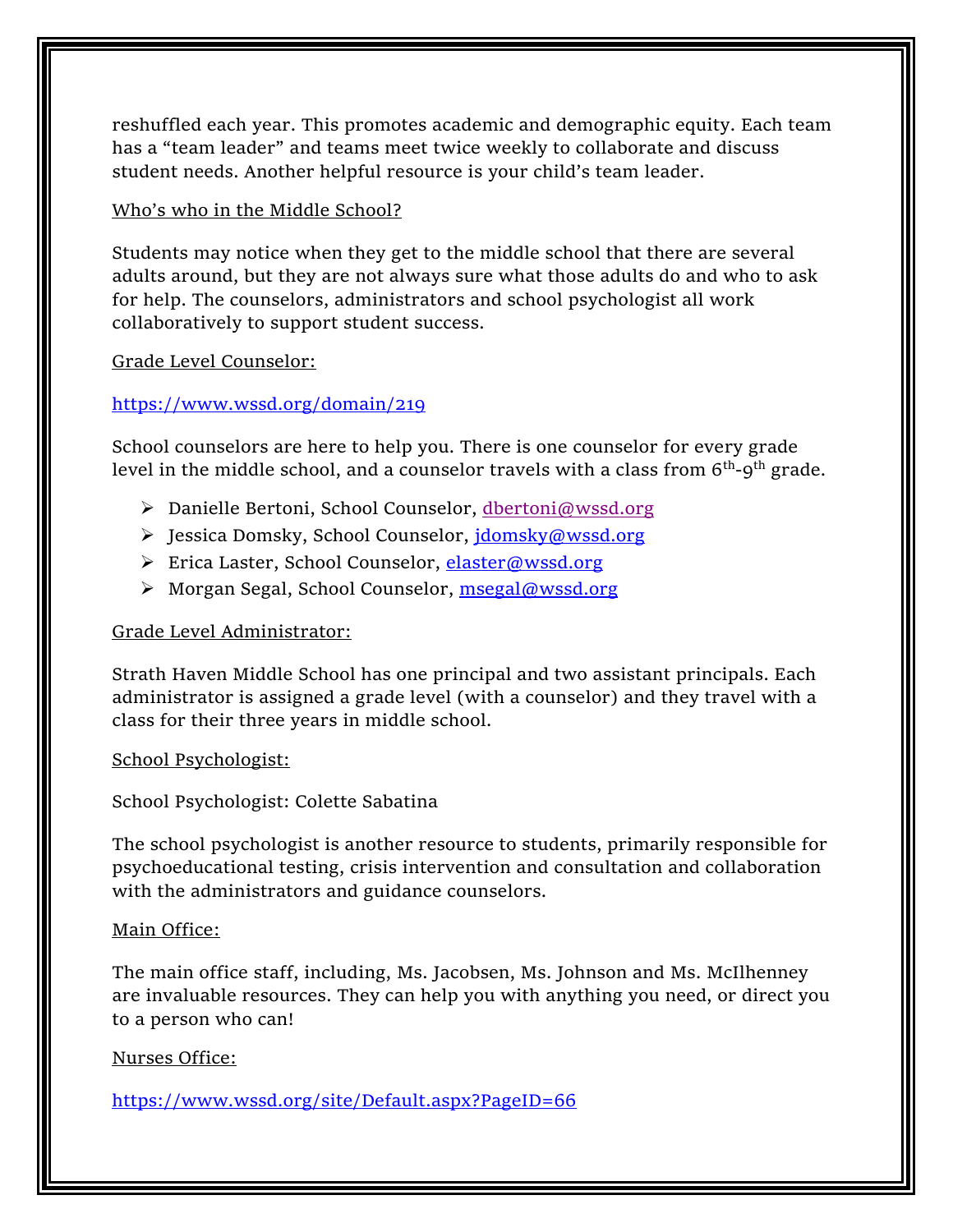School Nurse: Susan Schmidt-Gillespie

[sschmidt-gillespie@wssd.org](file:///C:/Users/elaster/Downloads/sschmidt-gillespie@wssd.org)

Health services are planned to help your child achieve his/her fullest potential in school.

Strath Haven Middle School Home and School Association:

<https://www.wssd.org/Page/1413>

#### **Day to Day Specifics:**

## **SHMS Bell Schedule**

|                                           | <b>GRADE 6</b> | <b>GRADE 7</b>                               | <b>GRADE 8</b>                  |
|-------------------------------------------|----------------|----------------------------------------------|---------------------------------|
| $\mathbf{1}$                              |                | $7:50 - 8:37$ $7:50 - 8:37$ $7:50 - 8:37$    |                                 |
| $\overline{2}$                            |                | $8:40 - 9:27$ $8:40 - 9:27$ $8:40 - 9:27$    |                                 |
| 3                                         |                | $9:30 - 10:17$ $9:30 - 10:17$ $9:30 - 10:17$ |                                 |
| $\overline{4}$                            | 10:20 - 11:07  |                                              | $10:20 - 11:07$ $10:20 - 10:55$ |
| 5                                         |                | $11:10 - 11:45$ 11:10 - 11:57 10:55 - 11:45  |                                 |
| 6                                         | 11:48 - 12:35  | $12:00 - 12:35$                              | 11:48 - 12:35                   |
| $\overline{7}$                            |                | $12:38 - 1:25$ $12:38 - 1:25$                | $12:38 - 1:25$                  |
| 8                                         | $1:28 - 2:15$  | $1:28 - 2:15$ $1:28 - 2:15$                  |                                 |
| <b>Connections</b><br>**Grade level LUNCH | 2:18 - 2:30    | $2:18 - 2:30$                                | $2:18 - 2:30$                   |

**Transportation** 

<http://www.wssd.org/domain/29>

Food Services

<http://www.wssd.org/domain/21>